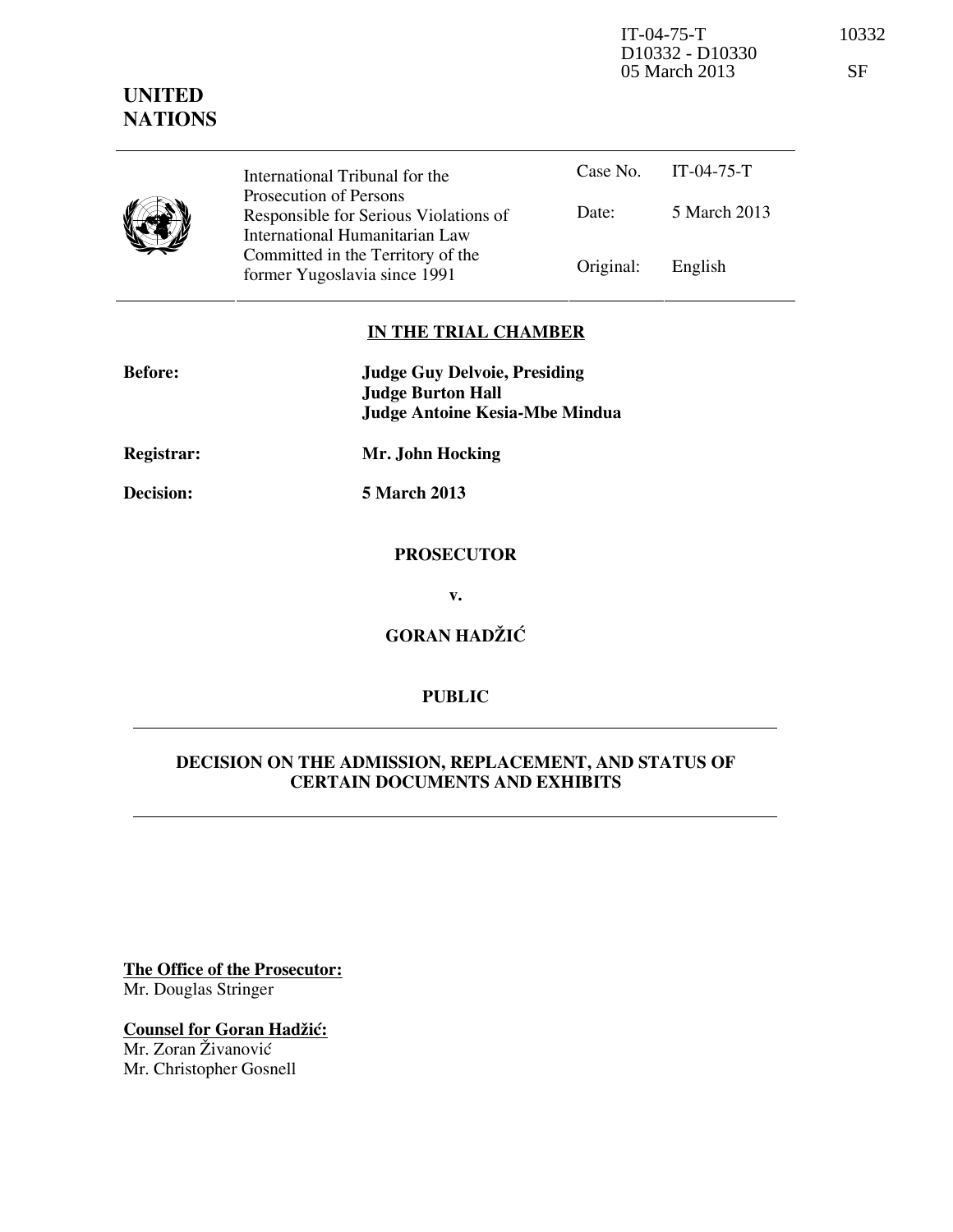1. **THIS TRIAL CHAMBER** of the International Tribunal for the Prosecution of Persons Responsible for Serious Violations of International Humanitarian Law Committed in the Territory of the former Yugoslavia since 1991 ("Tribunal"), pursuant to Rules 54, 75, 79, 89, and 92 *bis* of the Rules of Procedure and Evidence ("Rules"), hereby renders a decision on the following:

2. On 4 February 2013, the Trial Chamber issued an oral ruling admitting two exhibits associated with witness GH-092's evidence.<sup>1</sup> The record shows that one of these exhibits, Rule 65 ter number 05861, was inadvertently referred to as 06861.<sup>2</sup> The Trial Chamber notes that 06861 is not a Rule 65 *ter* number currently in use in this case. Therefore, the Trial Chamber hereby admits Rule 65 *ter* number 05861 into evidence.

3. On 18 February 2013, the Prosecution filed a notice of compliance with the Trial Chamber's 7 February 2013 "Decision on Prosecution Motion for Admission of Evidence Pursuant to Rule 92 *quater* (Milan Babić)". In the notice, the Prosecution seeks leave to replace Rule 65 *ter* numbers 04440, 04442, and 04445 with public versions that provide notations indicating that the original confidential status has been lifted by court order.<sup>3</sup> The Trial Chamber hereby grants the Prosecution leave to replace—by no later than 28 March 2013—Rule 65 *ter* numbers 04440, 04442, and 04445 with their corresponding public versions.

4. On 26 February 2013, the Prosecution filed a motion requesting that the status of two exhibits, P1086 and P1085, be changed from under seal to public.<sup>4</sup> The Trial Chamber considers that the status of exhibits P1085 and P1086 should be public and hereby grants the motion.

5. On 28 February 2013, the Prosecution filed a notice of compliance with the Trial Chamber's 24 January 2013 decision in relation to Rule 92 *bis* witnesses. In the notice, the Prosecution requests that the status of exhibit P1136 be changed from public to under seal.<sup>5</sup> The Trial Chamber considers that the status of exhibit P1136 should be under seal and hereby grants the request.

 $\overline{a}$ 

<sup>1</sup> Oral Ruling, 4 February 2013, T. 2806-2808.

<sup>2</sup> Oral Ruling, 4 February 2013, T. 2807.

<sup>&</sup>lt;sup>3</sup> Prosecution Notice of Compliance with Decision on Admission of Evidence Pursuant to Rule 92 *quater* (Milan Babi}), 18 February 2013, p. 1.

<sup>4</sup> Prosecution Motion for Change of Status for P01086 (Rule 65 *ter* Exhibit 06335) and P01085 (Rule 65 *ter* Exhibit 02448), 26 February 2013.

<sup>&</sup>lt;sup>5</sup> Prosecution Notice of Compliance with Orders on Rule 65 *ter* Documents 06336 and 06337 (P001139) and Public Redacted Witness Statements and Transcripts of Prior Testimony of Rule 92 *bis* Witnesses, 28 February 2013.